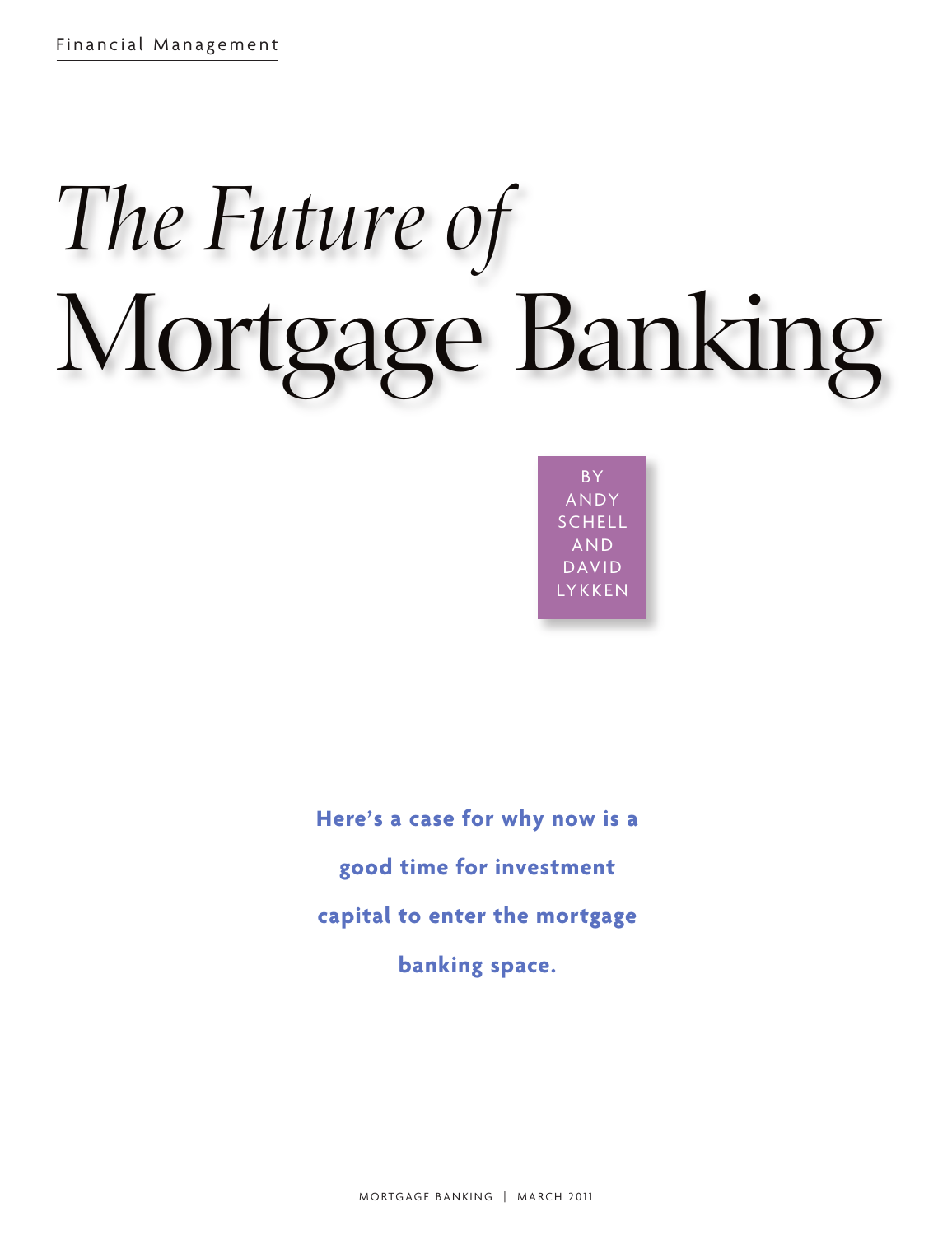redicting the future of any industry, especially one as complex as mortgage banking, can pose its challenges. In 2007, economists predicted that by 2010 mortgage volume would exceed \$4 trillion. As we all experienced, the volume in 2010 was approximately 25 percent of those predicted levels—so much for predictions. ■ From 2002 through 2006, we were riding an unsustainable wave of volume lifted by home sales to unqualified borrowers and speculators. We all want profitable volume, and we all know that higher volume is not always better, especially when the borrowers are not reasonably able to afford their homes. This is basic knowledge that was set aside by segments of the mortgage lending industry, the consequences of which we are all now painfully aware. ■ Now that the tsunami has subsided, we can examine the landscape to carefully assess the foundation and future of mortgage banking. ■ Let's start with one of the most fundamental concepts in economics: the law of supply and demand. As long as the American dream of homeownership exists, there will be comparable demand for residential real estate financing. ■ We have painfully discovered the depths to which homeownership is in the DNA of our economy. As goes homeownership, so goes our economy. Therefore, the "demand" component is not really in question, as the purchase of a home will continue to be financed by lenders indefinitely. ■ The "supply" component of the equation is less certain. How will mortgage financing be provided and who will provide it? ■ Most recognize that at the core of the problem **P**<br>much for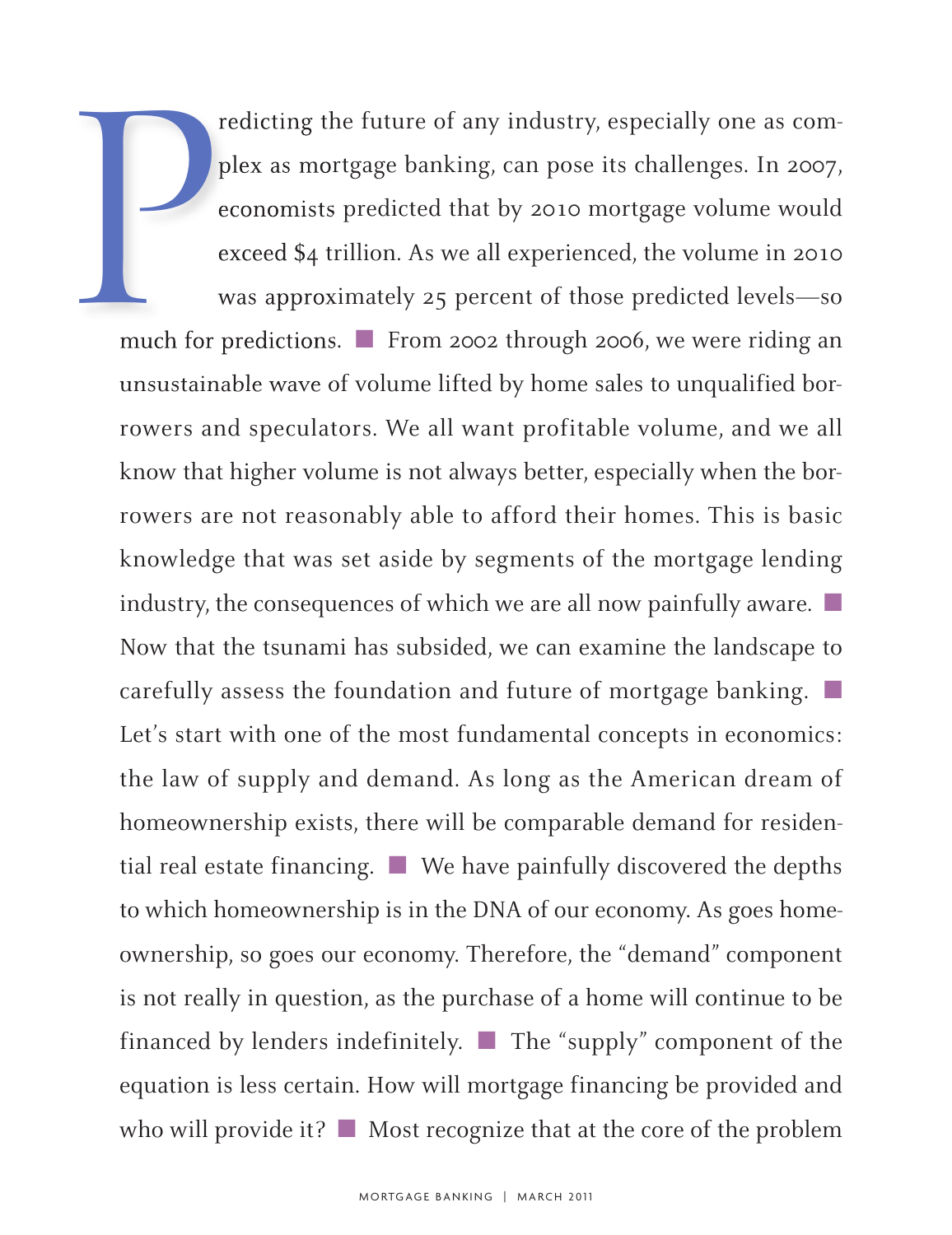is not a lack of willing participants in mortgage finance, but rather a lack of capital to support the activity. We also know that currently there is an abundance of capital on the sidelines that could be available to support the lending industry, given the right opportunity with a reasonable assurance that the invested capital will produce an expected return on investment (ROI). Just like warehouse lenders, at the end of the day, investment capital providers want to get their money back along with a return on their investment commensurate with the risk.

Investment capital's ROI analysis is primarily driven to equate the return potential available in mortgage banking with the risks associated with the activity generated by mortgage banking.

The clearing of the landscape in 2008 and 2009 resulted from the elimination of subprime activity, a significant decrease in home sales, the consequence of repurchase volume and a significant reduction of warehouse

funding. This exposed the vulnerability mortgage banks experienced with rapidly expanding systemic risks.

To be successful, mortgage banks need demand for their product (borrowers); a consistent funding source (warehouse lines); access to purchasers of mortgage volume (Fannie Mae, Freddie Mac, Ginnie Mae and aggregators); effective repurchase mitigation procedures; and a management team that can measure, assess, respond and monitor the profitability of the business.

As investment capital assesses the passing financial disaster, there is an opportunity to discuss how these risks can both be identified and mitigated so that the anticipated significant ROI from a capital investment in mortgage banking can be achieved.

# **Why invest in mortgage banking?**

For any ROI calculation, the key question is: How much is enough? With Treasury note returns, as this was written, at less than 3 percent and with stock returns measured by the S&P 500 approaching 10 percent, it seems that a



**For any ROI calculation, the key question is: How much is enough?**

return of three to four times the S&P 500 would be attractive (see Figure 1).

The first question then is: What is the return potential in mortgage banking? The formula to calculate an ROI is very simple. Divide the annual return by the amount of the investment: a \$360,000 net income generated from a \$1 million investment is a 36 percent ROI (\$360,000 divided by \$1 million).

The next question is: How can a mortgage bank generate \$360,000 on a \$1 million investment? The metrics that drive this are fairly straightforward.

The first component is to understand the amount of leverage a mortgage bank can achieve from a warehouse bank loan. It is common for a warehouse lender to extend credit to a qualified mortgage bank up to 15 times the tangible net worth. With 15x leverage, a \$1 million increase in net worth can be used to borrow an additional \$15 million

in warehouse funds outstanding at any given time.

Most mortgage banks can borrow using a warehouse line to fund a loan, sell the loan and borrow to fund another loan more than once within a month. This is defined as warehouse turn rate, and it ranges from less than 1x a month to 2.5x a month.

Assuming a 1.2x warehouse turn rate, an available line of \$15 million can be used to fund \$18 million a month in loan volume (\$15 million times 1.2) (see Figure 2). This represents an annual origination volume of \$216 million (\$18 million times 12 months).

The second component is earning on volume. Our firm's mortgage bank clients are generating earnings on volume before tax ranging from 10 basis points to 50 basis points, and sometimes more than 90 basis points. The earning potential in this example is \$216 million in volume times an average of 20 basis points on volume generates \$432,000 in earnings or a 43.2 percent ROI (\$432,000 divided by \$1 million).

If 30 percent of the earning is retained by the company, then 70 percent is distributed to the capital investor, generating a return of 30.24 percent (\$432,000 times 70 percent =  $$302,400$  to the investor divided by \$1 million).

All of the calculations can be confusing; however, the bottom line is that a mortgage bank can generate a confirmed and sustainable ROI of 30 percent to 60 percent—well in excess of the returns from the S&P 500.

Our firm currently represents many mortgage banks that are achieving or exceeding this level of ROI.

When a mortgage bank follows the rules, implements risk controls and carefully complies with investor guidelines, it can generate a significant ROI. Our firm currently represents Federal Deposit Insurance Corporation (FDIC) banks and private investors looking to buy mortgage banks because of these significant potential returns.

We think it is fair to conclude that, yes, the returns in mortgage banking are sufficient to attract capital and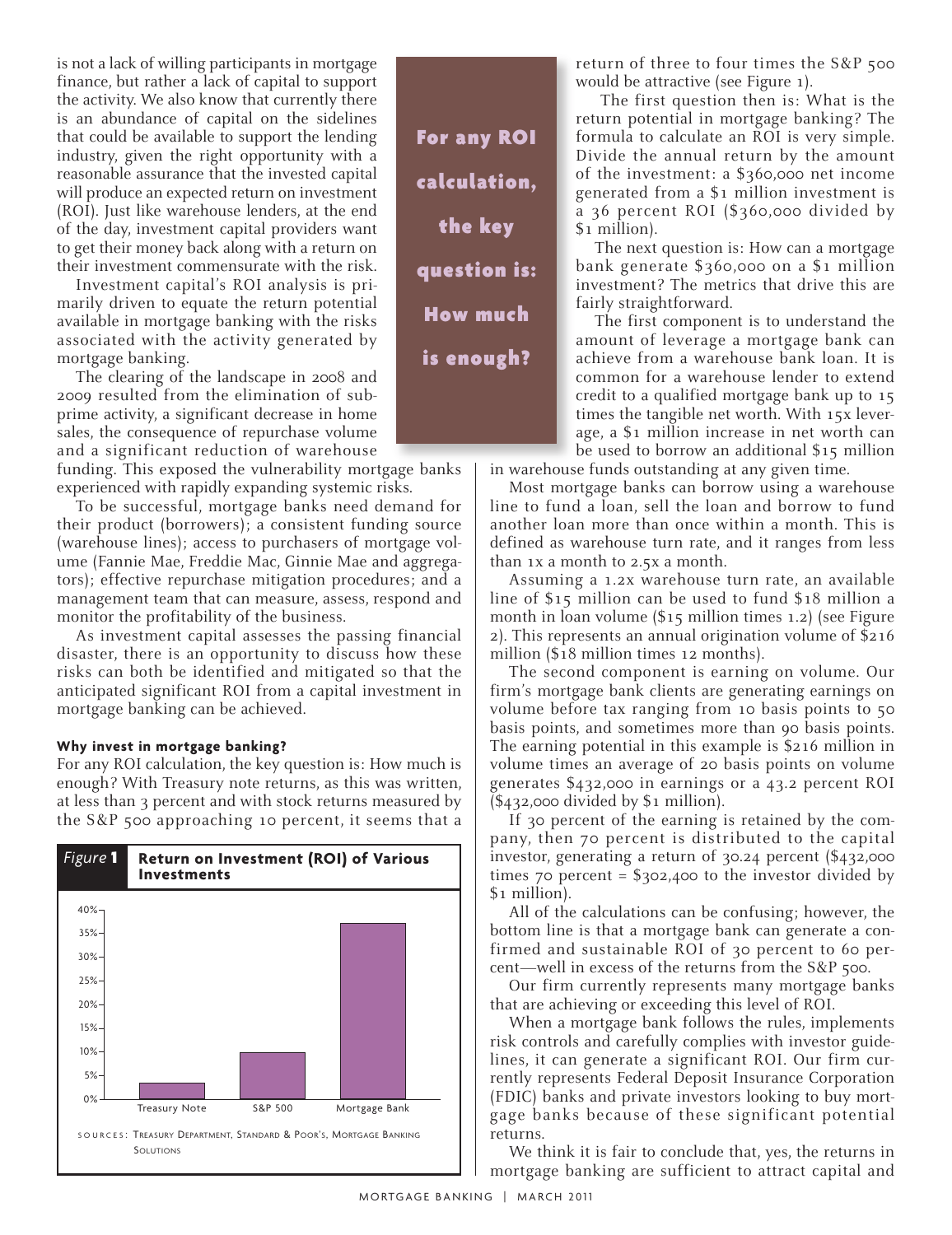offset the systemic risks in the lending process.

# **Demand for financing**

There is growing evidence that the housing market is showing signs of recovery. New and resale home sales continued to increase through 2010. The National Association of Realtors® (NAR), Chicago, reported that existing-home sales increased month-over-month from July 2010 (3.84 million) through December 2010 (5.28 million). Although the U.S. savings rate has increased, it is unlikely that very many consumers will be purchasing a house without mortgage finance. As the number of home sales increases, the volume of purchase transactions should also increase, although total volume is expected to dip during 2011. Nevertheless, now remains an excellent time to invest in mortgage finance while there is uncertainty in the market.

# **Revenue potential**

There are significantly fewer mortgage originators at the end of 2010 than there were in 2007, as evidenced by a significant decline in the employment base within mortgage banking—a loss of 116,738 jobs from 2007 through the third quarter of 2010, according to a MortgageDaily.com report on data from the Department of Labor. This leads to less competition for existing lenders.

The significant decline in the ranks of mortgage brokers and the fewer numbers of smaller-tier mortgage banks have helped reduce competition, which in turn results in higher margins for remaining mortgage banks. The pending changes to loan officer compensation standards will eliminate overage splits and secondary pricing gain participation by April 1, 2011, thus resulting in a further increase to those already increased margins.

# **Warehouse lender liquidity**

During 2009, we experienced an unprecedented liquidity crisis in warehouse financing. Now, warehouse lenders are returning with a focus on well-qualified mortgage banks.

The number of warehouse lenders is growing, and based on the activity among our client base, well-capitalized mortgage banks with strong liquidity and experi-

**Now, warehouse lenders are returning with a focus on well-qualified mortgage banks.**

enced management teams are able to obtain sufficient warehouse sources to support their mortgage lending activity. In fact, we are helping even more new warehouse lenders enter the market.

## **Secondary market**

Ginnie Mae, Fannie Mae and Freddie Mac have all increased their capital requirements and, despite the ongoing conservatorship of Fannie and Freddie, the group persists in its support of mortgage finance liquidity. There is continuing discussion about the ultimate structure of these securitization engines, but it is clear for at least the near and intermediate term they will maintain a significant level of participation.

The ability to sell directly into these agencies will be important for the independent mortgage bankers' survival. This is especially true for mortgage bankers that are wholesalers funding third-party originations.

As for margins between best efforts and mandatory commitments, we anticipate the aggregators, such as Wells Fargo Home Mortgage, Des Moines, Iowa, and Bank of America, Charlotte, North Carolina, will continue to provide a significant pricing advantage to those that sell their loans on a mandatory basis while hedging their rate volatility with the help of a hedge adviser.

# **Reporting and metrics**

Management by the numbers is a critical component of a successful mortgage bank. This reporting process will need to include activity metrics, capacity by function and financial reports that include profit by loan, profit by branch and by profit by loan officer, in addition to the current volume-based reporting.

Integration of data into a single reporting module is important to receive accurate and timely information. All reporting systems must be evaluated based on the ROI of the technology investment.

### **Repurchase controls**

If a non-fraudulent loan is closed and sold in the secondary market, provided the loan was originated in compliance with all regulatory and purchaser guidelines, the

| Formula to Calculate an ROI<br>Figure 2                                                                                                               |                           |                            |                        |
|-------------------------------------------------------------------------------------------------------------------------------------------------------|---------------------------|----------------------------|------------------------|
| Net Worth:                                                                                                                                            | $$1$ million <sup>1</sup> | Warehouse Line Turn Rate:  | 1.2x                   |
| Leverage Ratio:                                                                                                                                       | 15:1                      | Monthly Funding Volume:    | \$18 million           |
| Warehouse Line:                                                                                                                                       | \$15 million              | Annual Funding Volume:     | \$216 million          |
| Pre-Tax Earnings on Volume:                                                                                                                           | 200 basis points          | Investor Distribution:     | 70%                    |
| Pre-Tax Earnings:                                                                                                                                     | \$432,000                 | Investor Pre-Tax Earnings: | \$302,400 <sup>2</sup> |
| Total Pre-Tax ROI:                                                                                                                                    | 43.2%                     | Investor Pre-Tax ROI:      | $30.2\%$ <sup>3</sup>  |
| <sup>1</sup> Amount of investment in mortgage bank<br><sup>2</sup> Amount earned by investor<br><sup>3</sup> Investor ROI based on initial investment |                           |                            |                        |

S O U R C E : MORTGAGE BANKING SOLUTIONS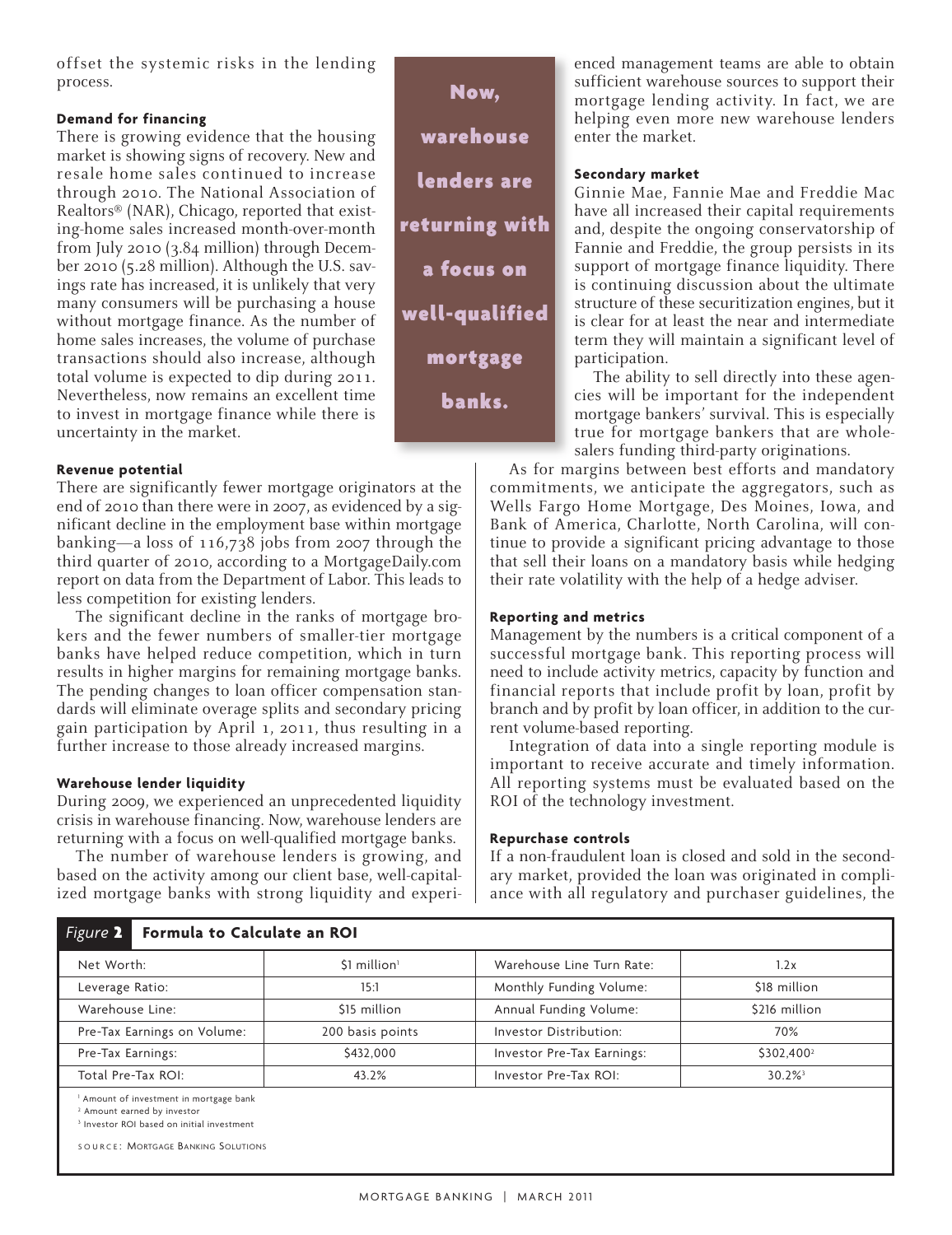resulting risk of repurchase should be virtually eliminated. Even if the loan subsequently goes into default, the lender is only liable if there is an origination defect or fraud.

The controls needed to prevent origination defects have been available to mortgage bankers for decades. In our view, the failures in 2008 and 2009 were caused, for the most part, by disregarding proper control procedures.

Most mortgage banks today have and utilize effective risk controls. We have clients who survived the crash without a repurchase because they continued to implement comprehensive risk-management procedures.

### **Technology**

To prosper in the future, a mortgage bank must have a well-thought-out technology plan. It should be tailored to the bank's specific business model, because there is no technology solution that is a universal fit for all companies.

Investors that are considering participation in the mortgage banking industry will find two vastly different attitudes toward technology. Some companies are less adaptive to technology because they experienced the over-reliance on automated underwriting systems (AUS) that came at a great price in the form of repurchase demands from investors. By contrast, other companies have a tendency to invest in technology without having a clear objective in mind. In such instances, many will adopt technology that is not yet proven.

We believe investment capital should look for companies that utilize technology wisely to support origination and management efforts, not replace it, and for companies that justify any technology investment by an ROI standard.

### **Management talent**

Generally speaking, there seems to be two groups of mortgage banking executives those with an unyielding entrepreneurial

drive that compels their decision process, and those with an unyielding adoption of the process by which informed decisions are made. An entrepreneurial focus is a valuable perspective, provided the compulsion to "shoot from the hip" is tempered with empirical assessment and contribution from informed sources. It is also important to not rely solely on data. A sixth sense for decisions can be an important asset.

We assume that any management team should have a deep knowledge of the mortgage lending industry. Our experience with management groups of all perspectives and varying caliber leads us to the conclusion that, to be successful, the leadership team must combine the understanding of the process to lead and

**No other single development in our industry will have a greater impact on our future than the avalanche of new rules and regulations coming out of Washington, D.C., and from a growing number of states.**

inspire a team with the ability to measure, assess, respond and monitor the decisions that lead to profitability.

All large mortgage banks have an advisory group or board of directors that help map the path to sustainable profitability. This is an important component that should be adopted by all lenders. It is not possible for one person to know it all.

The essential management skill for the future is the ability to listen, learn and adapt quickly. It takes a special person to do this.

Generally, people don't stop smoking until they have cancer and don't lose weight until a heath event forces them to change their behavior. Many times, entrepreneurial leaders will not listen to guidance until there is a disaster.

In the books *Built to Last,* by Jim Collins and Jerry Porras, and *Good to Great,* by Jim Collins, the authors argue that all successful companies implemented a well-reasoned plan with leadership that listens to counsel from advisers.

### **Higher capital requirements**

Increasing capital requirements are a reality in the future of mortgage banking.

In 2009, the capital requirement for a Department of Housing and Urban Development (HUD) "Full Eagle" certification was only \$250,000. As of Dec. 31, 2010, the HUD requirement increased to \$1 million and will further increase to \$2.5 million. This is a tenfold increase in capital requirements.

One factor leading to this increase is aggregated contingent liability. We failed as an industry to consider the ever-increasing contingent liability that each mortgage banker was accumulating as it funded more and more production following risk-laden procedures with flawed underwriting standards. It is no surprise we now have higher capitalization requirements.

One positive aspect to this change is that the higher the barrier to entry, the fewer participants will be entering the market.

Even with the new capital requirements, mortgage banking has a relatively low capital-entry requirement. When compared with the minimum requirement to start an FDIC depository institution of \$15 million, mortgage bankers enjoy a significant reduction from their FDIC competitors and are able to generate a ROI greater than the typical depository.

With a bank capital ratio of 8 percent and a return on assets of 1.5 percent, a well-run FDIC-insured bank may generate a 20 percent return on investment. Compared with the more than 30 percent return generated by a mortgage bank, it is obvious why FDIC banks are looking to more aggressively re-enter the mortgage lending arena.